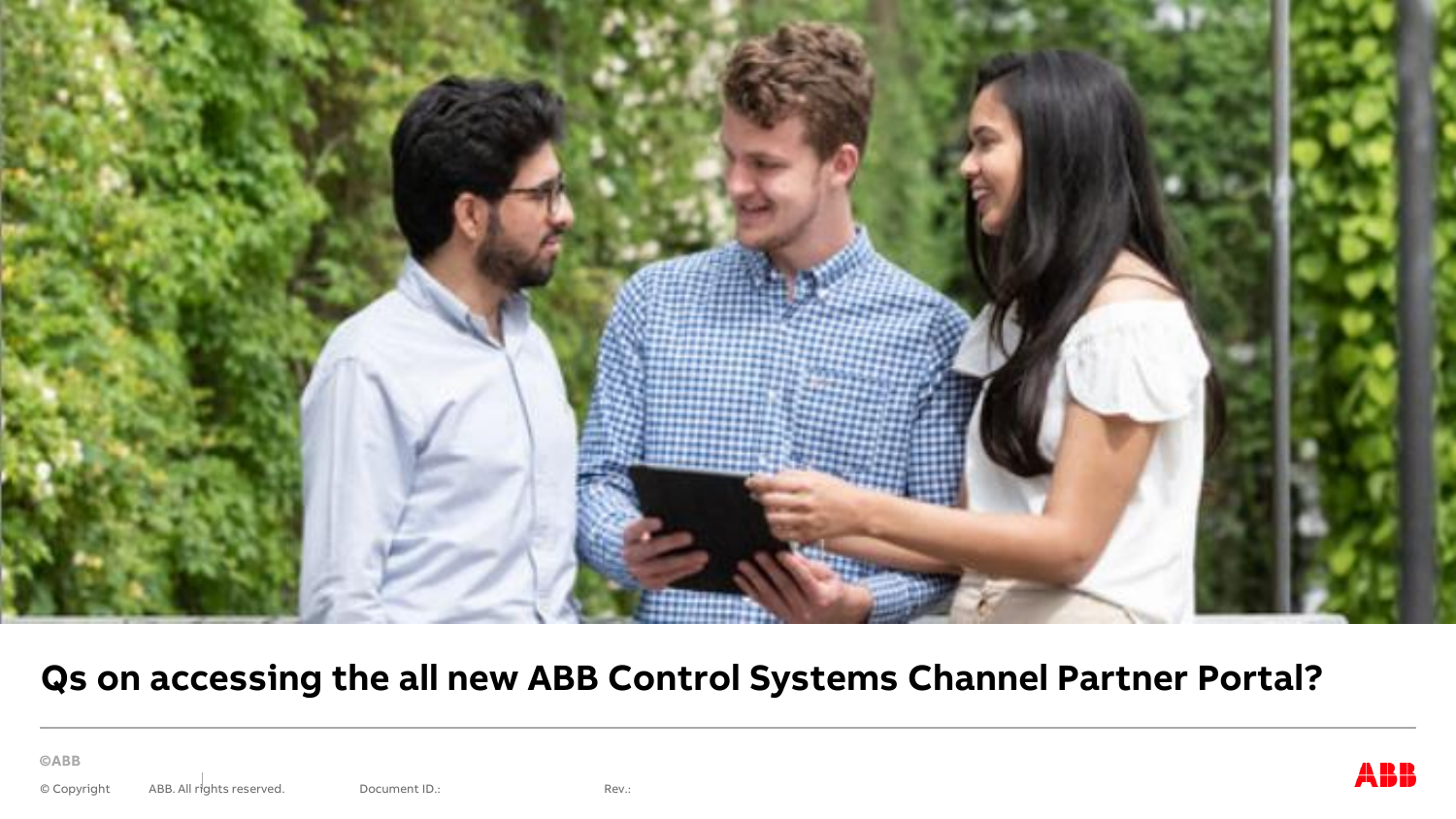# **1. What is the web address of the all new Channel Partner Portal?**

#### [www.partners.abb.com](http://www.partners.abb.com/)

**—**

But remember, the portal is only available to our network of channel partners by access requests from your respective channel manager / channel sales representative at ABB. Go to Qs 2 and 3 for more info.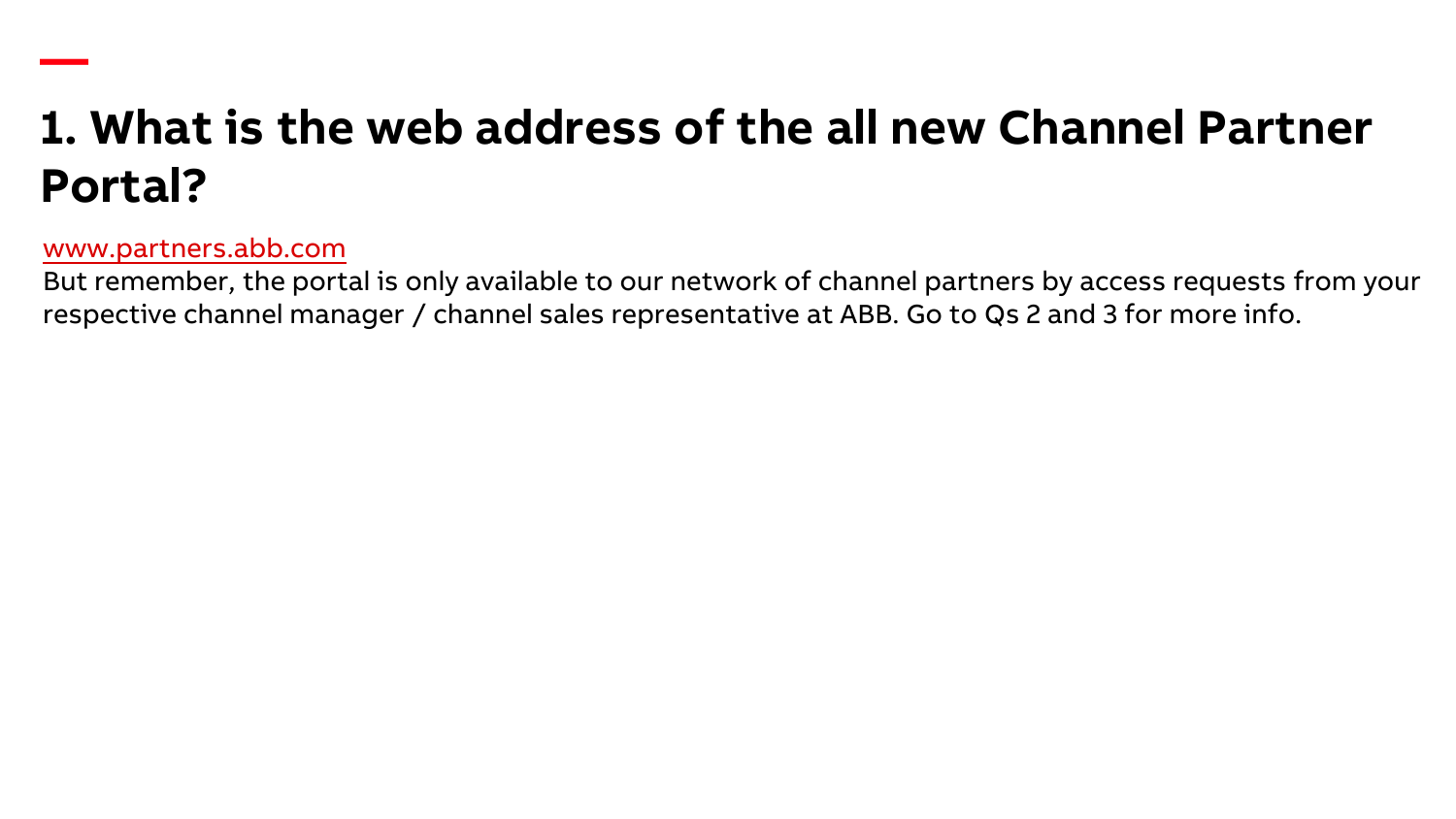## **2. How do I know if I have access to the portal?**

**—**

Many of our current partners may have already gotten access to the all new Channel Partner Portal, which was informed to you by a welcome email from the email address of your ABB contact who set up your account. If you have not received such an email, speak to your ABB channel manager / channel sales representative today (after reading FAQ 3), so they extend it to you. The legacy partner portal has been retired from 1 July 2020. Read more [here](https://new.abb.com/channel-partners/channel-partner-portal).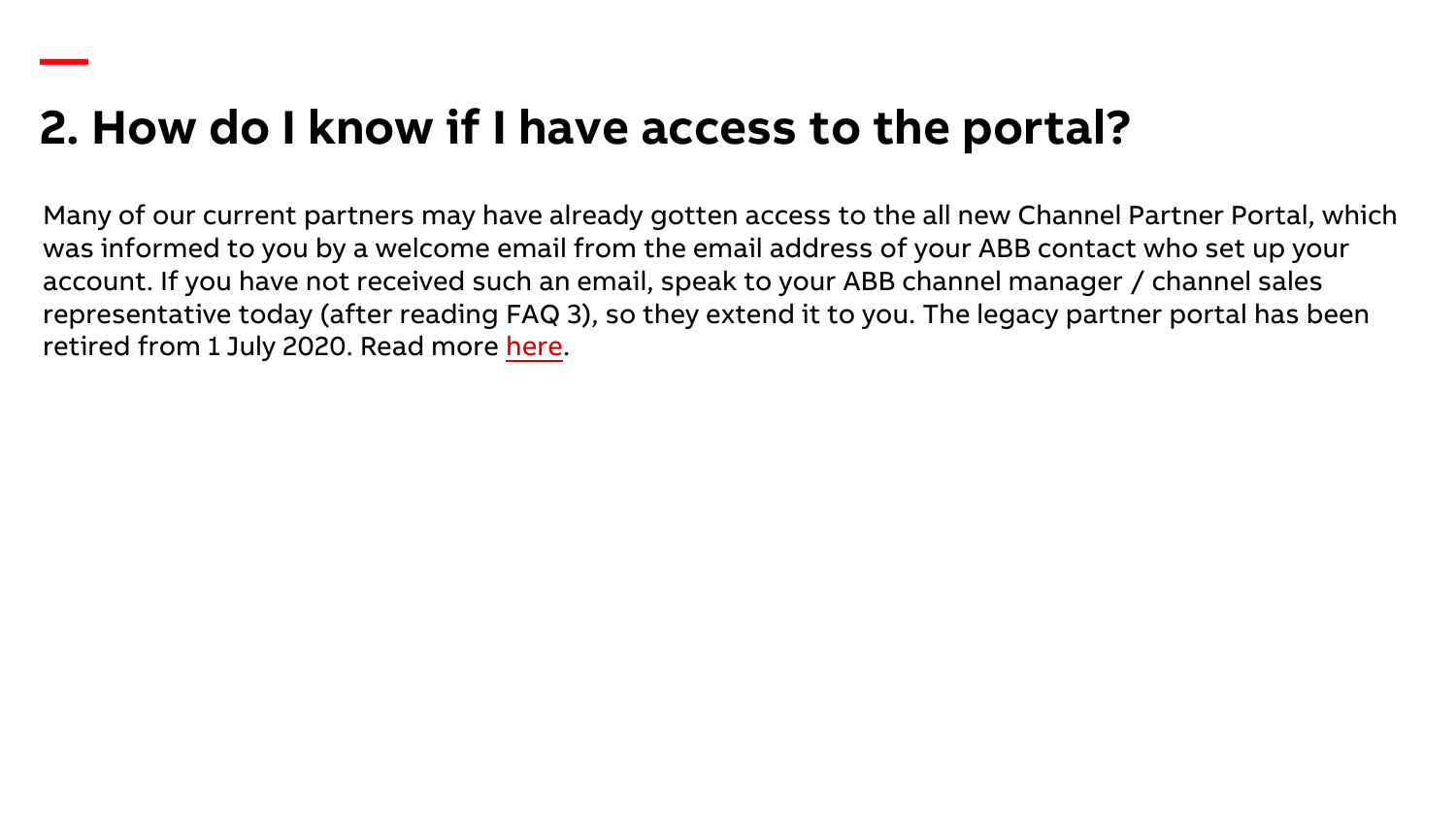#### **3. Is there anything I can do to fast-track my access to the ABB Channel Partner Portal?**

Access to the all new ABB Channel Partner Portal is via Single Sign-On (SSO). This means you need a "MyABB" account (visit [www.abb.com](http://www.abb.com/), and click the head and shoulders icon at the top right of the home page). Your MyABB account provides the log in process for other ABB SSO applications such as cBOL and MyLearning, so you may already have an account (please check using the forgotten password feature if you are not sure as having more than one MyABB account causes problems!). Share this info with your ABB channel manager / channel sales representative so they use exactly the same email address to grant your portal access.

**—**

Every time you try to access the portal, the SSO checks if you are logged in to your MyABB account, if so, you are allowed directly in. If not, you will be asked to log in.



MyABB login on abb.com landing page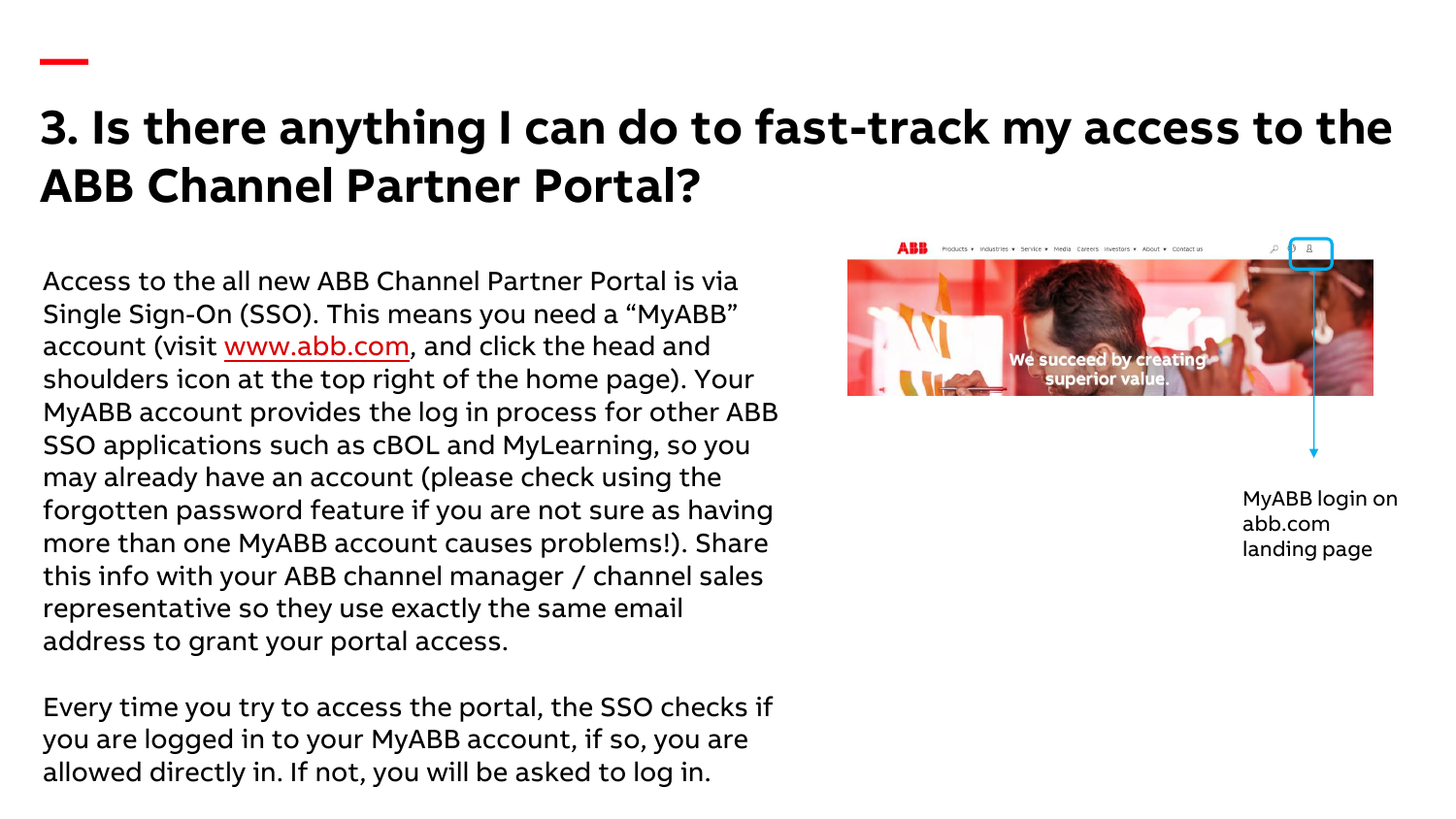## **4. What is the recommended browser to access the portal?**

The portal will work best in Chrome, but other browsers are supported:Microsoft Windows desktop – Chrome, Edge (Windows 10), Internet Explorer 11, Firefox •Apple Mac. Desktop – Chrome, Safari, Firefox

**—**